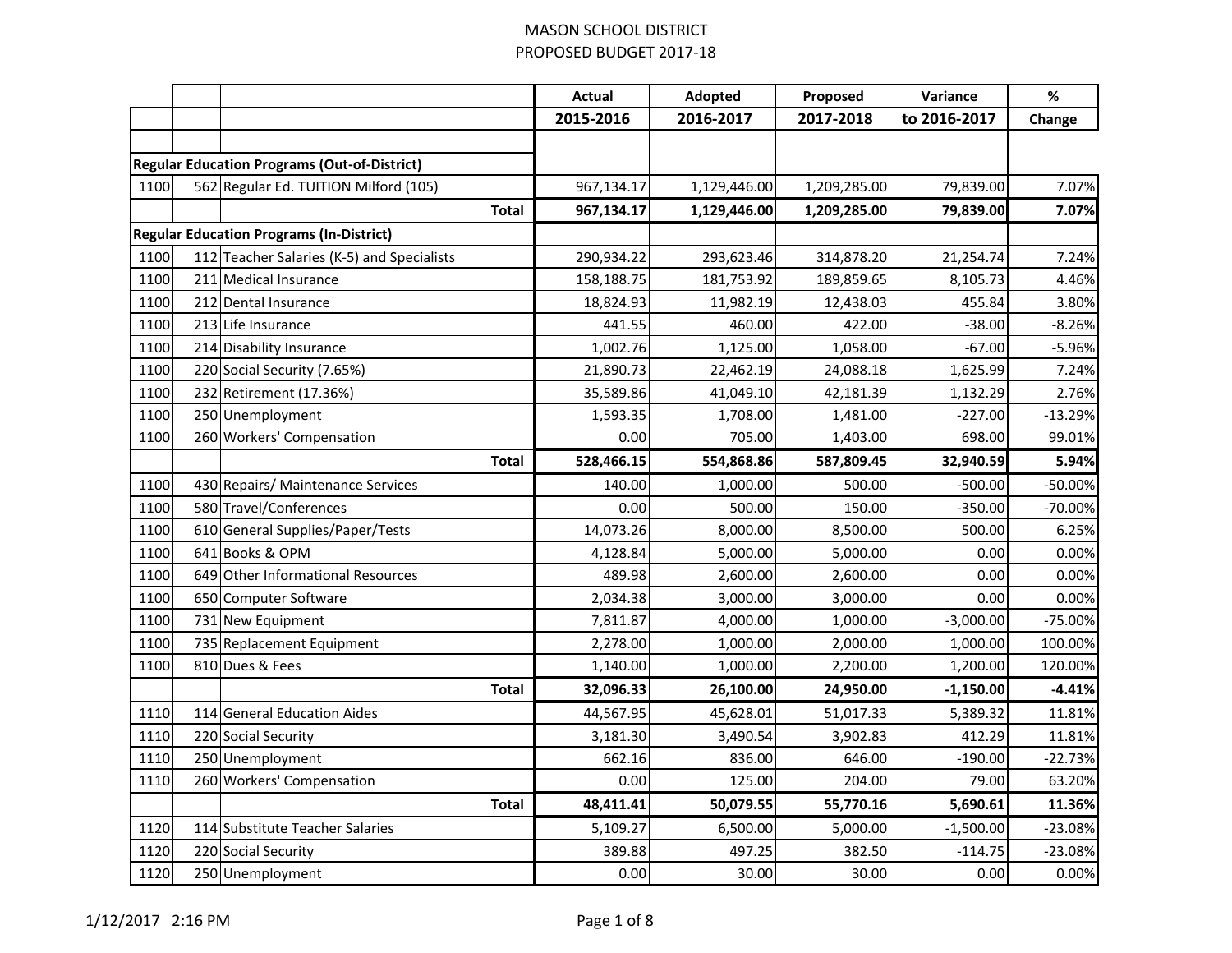|                           |     |                                                   | <b>Actual</b> | Adopted      | Proposed     | Variance     | $\%$       |
|---------------------------|-----|---------------------------------------------------|---------------|--------------|--------------|--------------|------------|
|                           |     |                                                   | 2015-2016     | 2016-2017    | 2017-2018    | to 2016-2017 | Change     |
|                           |     |                                                   |               |              |              |              |            |
| 1120                      |     | 260 Workers' Compensation                         | 0.00          | 12.00        | 40.00        | 28.00        | 233.33%    |
|                           |     | <b>Total</b>                                      | 5,499.15      | 7,039.25     | 5,452.50     | $-1,586.75$  | $-22.54%$  |
|                           |     | <b>Regular Education Programs Total</b>           | 1,581,607.21  | 1,767,533.66 | 1,883,267.11 | 115,733.45   | 6.55%      |
|                           |     |                                                   |               |              |              |              |            |
|                           |     | <b>Student Support Programs</b>                   |               |              |              |              |            |
| 1210                      |     | 112 Student Support Teacher Salaries              | 25,554.80     | 31,212.00    | 23,994.00    | $-7,218.00$  | $-23.13%$  |
| 1210                      |     | 220 Social Security (7.65%)                       | 1,751.25      | 2,387.72     | 1,835.54     | $-552.18$    | $-23.13%$  |
| 1210                      |     | 232 Retirement                                    | 0.00          | 0.00         | 0.00         | 0.00         | 0.00%      |
| 1210                      |     | 250 Unemployment                                  | 186.39        | 122.00       | 98.00        | $-24.00$     | $-19.67%$  |
| 1210                      |     | 260 Workers' Compensation                         | 0.00          | 75.00        | 78.00        | 3.00         | 4.00%      |
|                           |     | <b>Total</b>                                      | 27,492.44     | 33,796.72    | 26,005.54    | $-7,791.18$  | $-23.05%$  |
| 1210                      |     | 534 Postage                                       | 0.00          | 0.00         | 0.00         | 0.00         | 0.00%      |
| 1210                      | 610 | General Supplies/Paper/Tests                      | 831.59        | 750.00       | 750.00       | 0.00         | 0.00%      |
| 1210                      |     | 641 Books & Other Printed Media                   | 30.95         | 0.00         | 0.00         | 0.00         | 0.00%      |
| 1210                      |     | 731 New Equipment                                 | 0.00          | 0.00         | 0.00         | 0.00         | 0.00%      |
| 1210                      | 810 | Dues & Fees                                       | 0.00          | 200.00       | 0.00         | $-200.00$    | $-100.00%$ |
|                           |     | <b>Total</b>                                      | 862.54        | 950.00       | 750.00       | $-200.00$    | $-21.05%$  |
|                           |     |                                                   |               |              |              |              |            |
| <b>Pre-School Program</b> |     |                                                   |               |              |              |              |            |
| 1214                      |     | 112 Pre-School Teacher Salaries (1/2 time)        | 14,180.62     | 14,329.61    | 20,878.00    | 6,548.39     | 45.70%     |
| 1214                      |     | 220 Social Security (7.65%)                       | 1,084.68      | 1,096.22     | 1,597.17     | 500.95       | 45.70%     |
| 1214                      |     | 232 Retirement                                    | 0.00          | 0.00         | 0.00         | 0.00         | 0.00%      |
| 1214                      |     | 250 Unemployment                                  | 186.39        | 80.00        | 105.00       | 25.00        | 31.25%     |
| 1214                      |     | 260 Workers' Compensation                         | 0.00          | 28.00        | 72.00        | 44.00        | 157.14%    |
|                           |     | <b>Total</b>                                      | 15,451.69     | 15,533.83    | 22,652.17    | 7,118.34     | 45.82%     |
| 1210                      |     | 734 Pre-School Assessment POMS                    | 0.00          | 0.00         | 0.00         | 0.00         | 0.00%      |
|                           |     | <b>Total</b>                                      | 0.00          | 0.00         | 0.00         | 0.00         | 0.00%      |
|                           |     |                                                   |               |              |              |              |            |
|                           |     | <b>Student Support Services Expenses</b>          |               |              |              |              |            |
| 1212                      |     | 122 Student Support Services Tutor Salaries (Smr) | 1,065.00      | 1,500.00     | 1,500.00     | 0.00         | 0.00%      |
| 1212                      |     | 220 Social Security (7.65%)                       | 82.66         | 114.75       | 114.75       | 0.00         | 0.00%      |
| 1212                      |     | 250 Unemployment                                  | 0.00          | 15.00        | 10.00        | $-5.00$      | $-33.33%$  |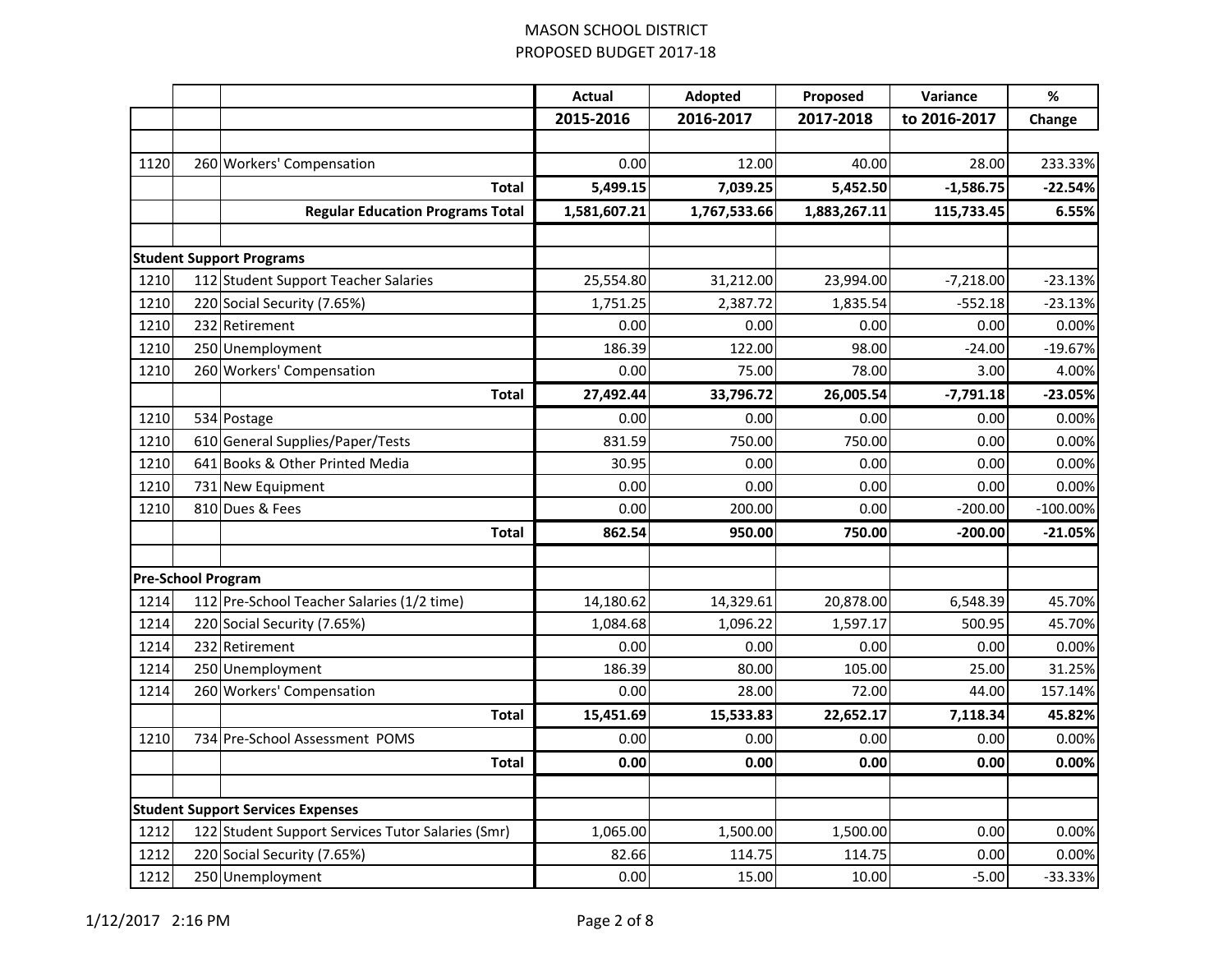|      |                          |                                                        | <b>Actual</b> | Adopted    | Proposed   | Variance     | $\%$      |
|------|--------------------------|--------------------------------------------------------|---------------|------------|------------|--------------|-----------|
|      |                          |                                                        | 2015-2016     | 2016-2017  | 2017-2018  | to 2016-2017 | Change    |
|      |                          |                                                        |               |            |            |              |           |
| 1212 |                          | 260 Workers' Compensation                              | 0.00          | 8.00       | 12.00      | 4.00         | 50.00%    |
|      |                          | <b>Total</b>                                           | 1,147.66      | 1,637.75   | 1,636.75   | $-1.00$      | $-0.06%$  |
|      |                          |                                                        |               |            |            |              |           |
|      |                          | <b>Other Special Programs Student Support Services</b> |               |            |            |              |           |
| 1290 |                          | 561 Public (In State Tuition) Milford                  | 135,672.99    | 192,000.00 | 160,000.00 | $-32,000.00$ | $-16.67%$ |
| 1290 |                          | 564 Private Tuition (1)                                | 0.00          | 0.00       | 0.00       | 0.00         | 0.00%     |
|      |                          | <b>Other Student Support Programs Total</b>            | 135,672.99    | 192,000.00 | 160,000.00 | $-32,000.00$ | $-16.67%$ |
|      |                          |                                                        |               |            |            |              |           |
|      |                          | <b>Student Support Services Total</b>                  | 180,627.32    | 243,918.30 | 211,044.46 | $-32,873.84$ | $-13.48%$ |
|      |                          |                                                        |               |            |            |              |           |
| 2122 | <b>Guidance Services</b> |                                                        |               |            |            |              |           |
|      |                          | 112 Guidance Salaries                                  | 21,767.26     | 19,440.00  | 14,243.00  | $-5,197.00$  | $-26.73%$ |
| 2122 |                          | 220 Social Security (7.65%)<br>250 Unemployment        | 1,665.20      | 1,487.16   | 1,089.59   | $-397.57$    | $-26.73%$ |
| 2122 |                          |                                                        | 186.39        | 145.00     | 98.00      | $-47.00$     | $-32.41%$ |
| 2122 |                          | 260 Workers' Compensation                              | 0.00          | 0.00       | 162.00     | 162.00       | 0.00%     |
|      |                          | <b>Guidance Services Total</b>                         | 23,618.85     | 21,072.16  | 15,592.59  | $-5,479.57$  | $-26.00%$ |
|      | <b>Health Services</b>   |                                                        |               |            |            |              |           |
| 2134 |                          | 112 Nurses Salary                                      | 31,829.20     | 32,465.89  | 33,277.65  | 811.76       | 2.50%     |
| 2134 |                          | 213 Life Insurance                                     | 57.72         | 58.00      | 60.00      | 2.00         | 0.00%     |
| 2134 |                          | 214 Disability Insurance                               | 143.00        | 142.00     | 146.00     | 4.00         | 0.00%     |
| 2134 |                          | 220 Social Security (7.65%)                            | 2,434.90      | 2,483.64   | 2,545.74   | 62.10        | 2.50%     |
| 2134 |                          | 232 Retirement (17.36%)                                | 4,997.77      | 5,087.40   | 5,777.00   | 689.60       | 13.56%    |
| 2134 |                          | 250 Unemployment                                       | 186.39        | 150.00     | 196.00     | 46.00        | 30.67%    |
| 2134 |                          | 260 Workers' Compensation                              | 0.00          | 70.00      | 162.00     | 92.00        | 131.43%   |
|      |                          | <b>Total</b>                                           | 39,648.98     | 40,456.93  | 42,164.39  | 1,707.46     | 4.22%     |
| 2134 |                          | 430 Repairs & Maintenance Services                     | 150.00        | 300.00     | 200.00     | $-100.00$    | $-33.33%$ |
| 2134 |                          | 610 General Supplies/Paper                             | 1,440.10      | 500.00     | 500.00     | 0.00         | 0.00%     |
| 2134 |                          | 641 Books & Other Printed Media                        | 63.95         | 100.00     | 100.00     | 0.00         | 0.00%     |
| 2134 |                          | 650 Computer Software                                  | 0.00          | 150.00     | 350.00     | 200.00       | 0.00%     |
| 2134 |                          | 810 Dues and Fees                                      | 105.00        | 0.00       | 105.00     | 105.00       | 0.00%     |
|      |                          | <b>Total</b>                                           | 1,759.05      | 1,050.00   | 1,255.00   | 205.00       | 19.52%    |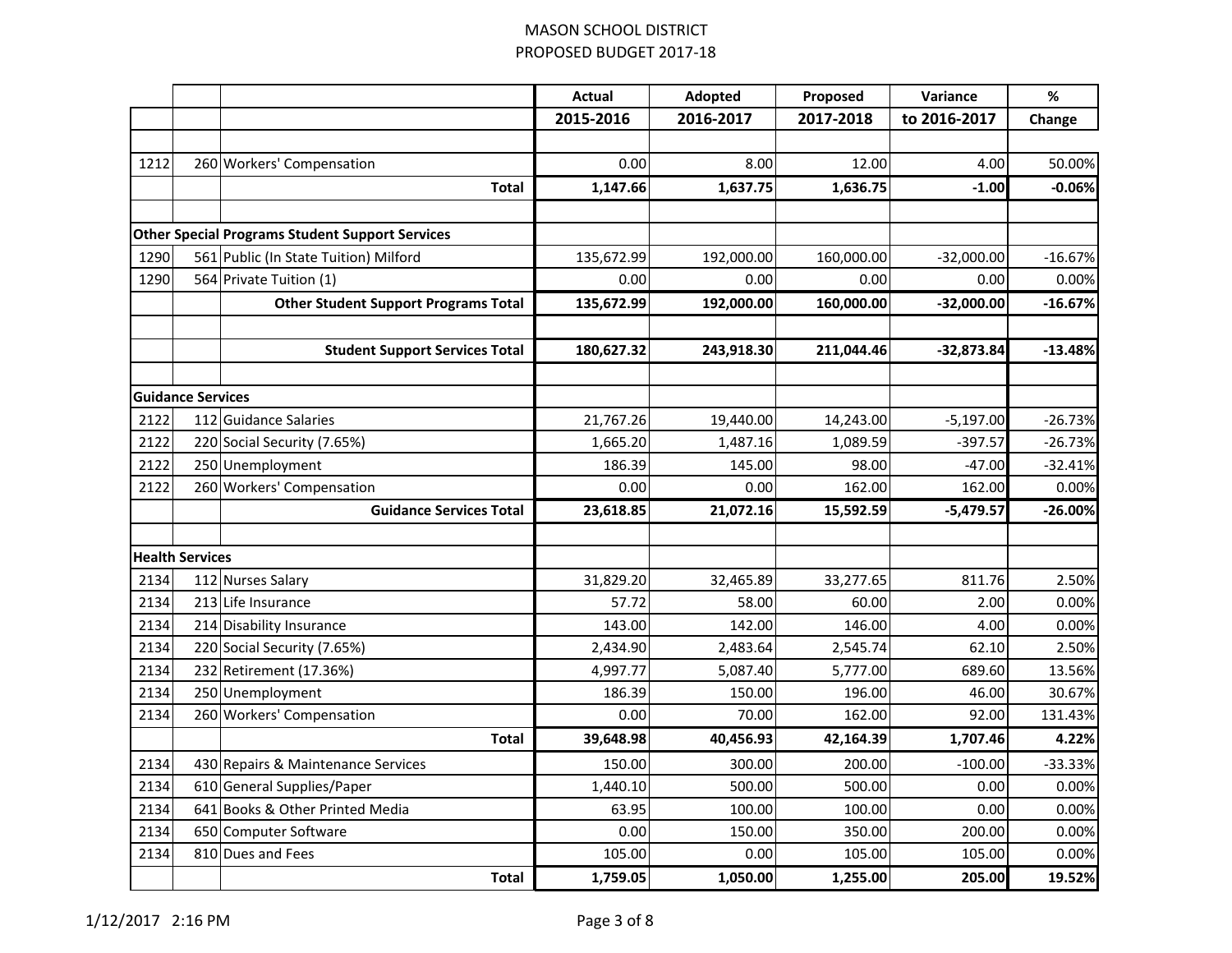|      |                                                  | <b>Actual</b> | Adopted   | Proposed  | Variance     | $\%$       |
|------|--------------------------------------------------|---------------|-----------|-----------|--------------|------------|
|      |                                                  | 2015-2016     | 2016-2017 | 2017-2018 | to 2016-2017 | Change     |
|      |                                                  |               |           |           |              |            |
|      | <b>Health Services Total</b>                     | 41,408.03     | 41,506.93 | 43,419.39 | 1,912.46     | 4.61%      |
|      |                                                  |               |           |           |              |            |
|      | <b>SPED Support Services</b>                     |               |           |           |              |            |
| 2142 | 323 Psychological Testing Services               | 6,420.00      | 6,000.00  | 6,000.00  | 0.00         | 0.00%      |
| 2152 | 323 Speech Services                              | 21,192.65     | 26,000.00 | 31,286.00 | 5,286.00     | 20.33%     |
| 2163 | 323 Occupational/Phys Therapy Services           | 17,619.86     | 19,000.00 | 18,088.00 | $-912.00$    | $-4.80%$   |
| 2163 | Social Security (7.65%)                          | 0.00          | 0.00      | 1,383.73  | 1,383.73     | 0.00%      |
|      | <b>SPED Support Services Total</b>               | 45,232.51     | 51,000.00 | 56,757.73 | 5,757.73     | 11.29%     |
|      |                                                  |               |           |           |              |            |
|      | <b>Improvement of Instruction Services</b>       |               |           |           |              |            |
| 2210 | 240 Tuition Reimbursement                        | 0.00          | 0.00      | 0.00      | 0.00         | 0.00%      |
| 2210 | 241 Professional Development                     | 0.00          | 1,500.00  | 1,500.00  | 0.00         | 0.00%      |
| 2210 | 290 Staff Development & Career Ladder            | 7,050.00      | 7,000.00  | 7,000.00  | 0.00         | 0.00%      |
| 2210 | 291 Para Staff Development & Career Ladder       | 500.00        | 2,000.00  | 2,000.00  | 0.00         | 0.00%      |
| 2210 | 220 Staff Development FICA                       | 501.09        | 0.00      | 688.50    | 688.50       | 0.00%      |
| 2210 | 231 Staff Development Retirement                 | 654.73        | 0.00      | 1,215.20  | 1,215.20     | 0.00%      |
| 2210 | 292 District level Professional Development      | 698.80        | 3,000.00  | 3,000.00  | 0.00         | 0.00%      |
|      | Impr. of Instr. Services Total                   | 9,404.62      | 13,500.00 | 15,403.70 | 1,903.70     | 14.10%     |
|      |                                                  |               |           |           |              |            |
|      | <b>Support Services - Instruction</b>            |               |           |           |              |            |
| 2212 | 290 Inst. & Curriculum Development               | 0.00          | 500.00    | 500.00    | 0.00         | 0.00%      |
|      | <b>Support Serv. Instr. Total</b>                | 0.00          | 500.00    | 500.00    | 0.00         | 0.00%      |
|      |                                                  |               |           |           |              |            |
|      | <b>Executive Administration Services SAU #89</b> |               |           |           |              |            |
| 2290 | 112 Superintendent Services                      | 50,000.08     | 50,000.00 | 38,437.50 | $-11,562.50$ | $-23.13%$  |
| 2290 | 213 Life Insurance                               | 96.72         | 200.00    | 50.00     | $-150.00$    | 0.00%      |
| 2290 | 220 Social Security (7.65%)                      | 3,824.86      | 3,825.00  | 2,940.47  | $-884.53$    | $-23.13%$  |
| 2290 | 232 Retirement (17.36%)                          | 0.00          | 4,701.00  | 6,672.75  | 1,971.75     | 0.00%      |
| 2290 | 250 Unemployment                                 | 186.39        | 125.00    | 98.00     | $-27.00$     | $-21.60%$  |
| 2290 | 260 Workers' Compensation                        | 0.00          | 165.00    | 187.50    | 22.50        | 13.64%     |
| 2290 | 580 Conference/Travel                            | 5,422.50      | 2,000.00  | 250.00    | $-1,750.00$  | $-87.50\%$ |
| 2290 | 610 Supplies                                     | 31.95         | 0.00      | 0.00      | 0.00         | 0.00%      |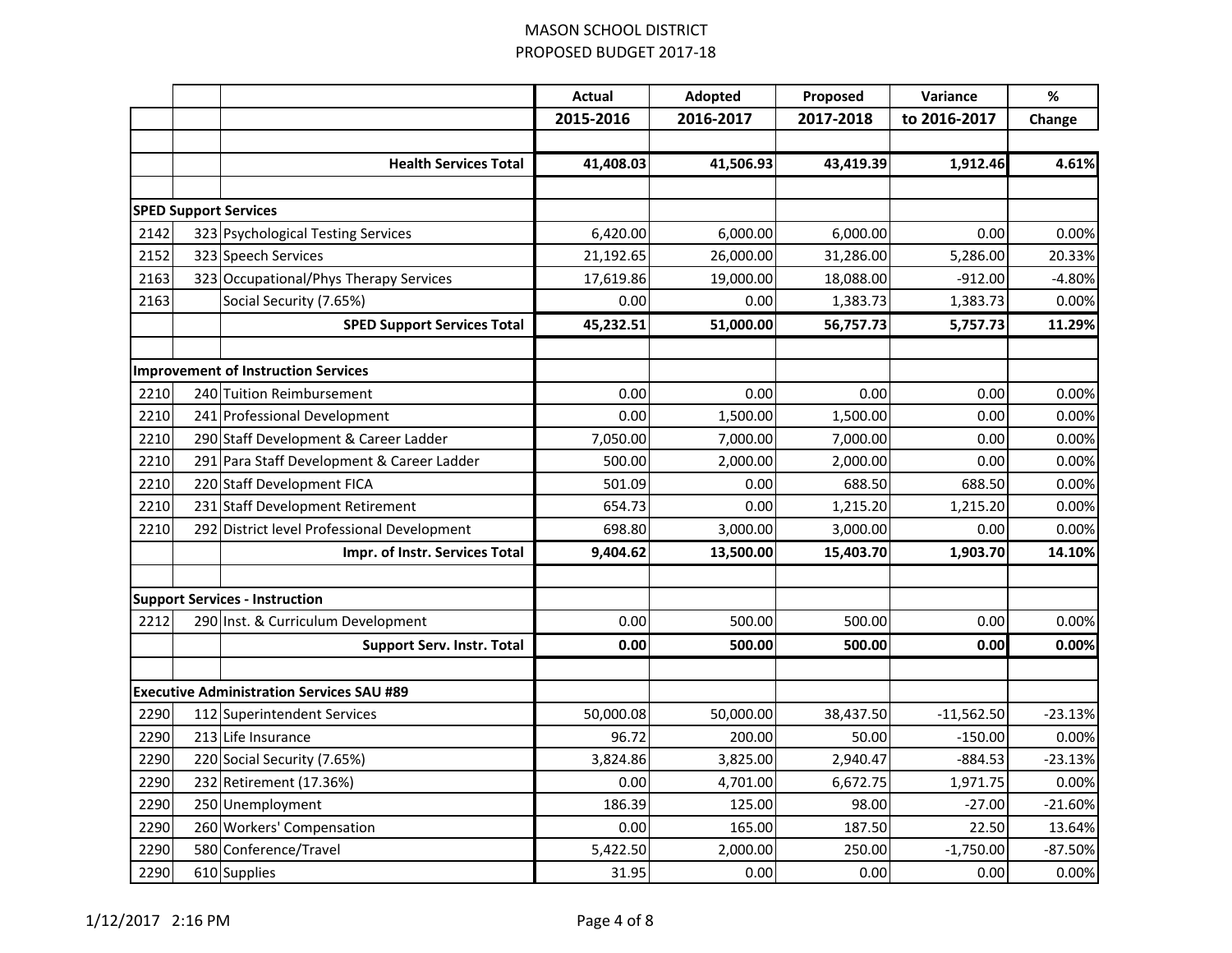|      |          |                                                  | <b>Actual</b> | Adopted    | Proposed   | Variance     | $\%$      |
|------|----------|--------------------------------------------------|---------------|------------|------------|--------------|-----------|
|      |          |                                                  | 2015-2016     | 2016-2017  | 2017-2018  | to 2016-2017 | Change    |
|      |          |                                                  |               |            |            |              |           |
| 2290 |          | 731 Equipment Costs                              | 0.00          | 0.00       | 0.00       | 0.00         | 0.00%     |
| 2290 |          | 810 Dues & Fees                                  | 650.00        | 1,100.00   | 1,100.00   | 0.00         | 0.00%     |
|      |          | <b>Total</b>                                     | 60,212.50     | 62,116.00  | 49,736.22  | $-12,379.78$ | $-19.93%$ |
| 2295 |          | 112 Director Student Services                    | 35,038.18     | 25,000.00  | 20,243.75  | $-4,756.25$  | $-19.03%$ |
| 2295 | 213 Life |                                                  | 57.28         | 0.00       | 0.00       | 0.00         | 0.00%     |
| 2295 | 214 STD  |                                                  | 143.90        | 0.00       | 0.00       | 0.00         | 0.00%     |
| 2295 |          | 220 Social Security (7.65%)                      | 2,516.33      | 1,912.50   | 1,548.65   | $-363.85$    | $-19.03%$ |
| 2295 |          | 232 Retirement (17.36%)                          | 5,562.90      | 0.00       | 0.00       | 0.00         | 0.00%     |
| 2295 |          | 250 Unemployment                                 | 93.19         | 125.00     | 98.00      | $-27.00$     | $-21.60%$ |
| 2295 |          | 260 Workers' Compensation                        | 0.00          | 65.00      | 99.00      | 34.00        | 52.31%    |
| 2295 |          | 580 Conference/Travel                            | 0.00          | 200.00     | 200.00     | 0.00         | 0.00%     |
| 2295 |          | 810 Dues & Fees                                  | 0.00          | 100.00     | 700.00     | 600.00       | 600.00%   |
|      |          | <b>Total</b>                                     | 43,411.78     | 27,402.50  | 22,889.40  | $-4,513.10$  | $-16.47%$ |
| 2300 |          | 321 Business Manager/Accounting Services         | 37,604.48     | 38,000.00  | 35,000.00  | $-3,000.00$  | $-7.89%$  |
|      |          | <b>Executive Administration Services SAU #89</b> | 141,228.76    | 127,518.50 | 107,625.62 | $-19,892.88$ | $-15.60%$ |
|      |          |                                                  |               |            |            |              |           |
|      |          | <b>School Board Services</b>                     |               |            |            |              |           |
| 2310 |          | 320 Census Enumerator                            | 0.00          | 20.00      | 20.00      | 0.00         | 0.00%     |
| 2311 |          | 320 School Board Expense                         | 463.99        | 500.00     | 500.00     | 0.00         | 0.00%     |
| 2312 |          | 320 School District Clerk                        | 500.00        | 500.00     | 500.00     | 0.00         | 0.00%     |
| 2313 |          | 320 School District Treasurer                    | 550.00        | 550.00     | 550.00     | 0.00         | 0.00%     |
| 2314 |          | 320 School District Secretary                    | 830.00        | 2,000.00   | 910.00     | $-1,090.00$  | $-54.50%$ |
| 2315 |          | 320 Moderator                                    | 500.00        | 120.00     | 120.00     | 0.00         | 0.00%     |
| 2316 |          | 320 District Meeting Expense                     | 86.00         | 500.00     | 100.00     | $-400.00$    | $-80.00%$ |
| 2317 |          | 330 Other Profess. Services (Audit)              | 11,050.00     | 9,000.00   | 9,000.00   | 0.00         | 0.00%     |
| 2318 |          | 330 Other Profess. Services (Legal)              | 1,334.93      | 4,000.00   | 2,000.00   | $-2,000.00$  | $-50.00%$ |
| 2319 |          | 319 Supervisors/Town                             | 27.00         | 200.00     | 50.00      | $-150.00$    | $-75.00%$ |
| 2319 |          | 534 Postage                                      | 0.00          | 200.00     | 50.00      | $-150.00$    | $-75.00%$ |
| 2319 |          | 540 Advertising                                  | 164.00        | 400.00     | 400.00     | 0.00         | 0.00%     |
| 2319 |          | 610 General Supplies/Paper                       | 18.29         | 100.00     | 100.00     | 0.00         | 0.00%     |
| 2319 |          | 810 Dues & Fees                                  | $-13.00$      | 500.00     | 100.00     | $-400.00$    | $-80.00%$ |
| 2319 |          | 890 Miscell. (Town Report / Ballots)             | 434.52        | 850.00     | 750.00     | $-100.00$    | $-11.76%$ |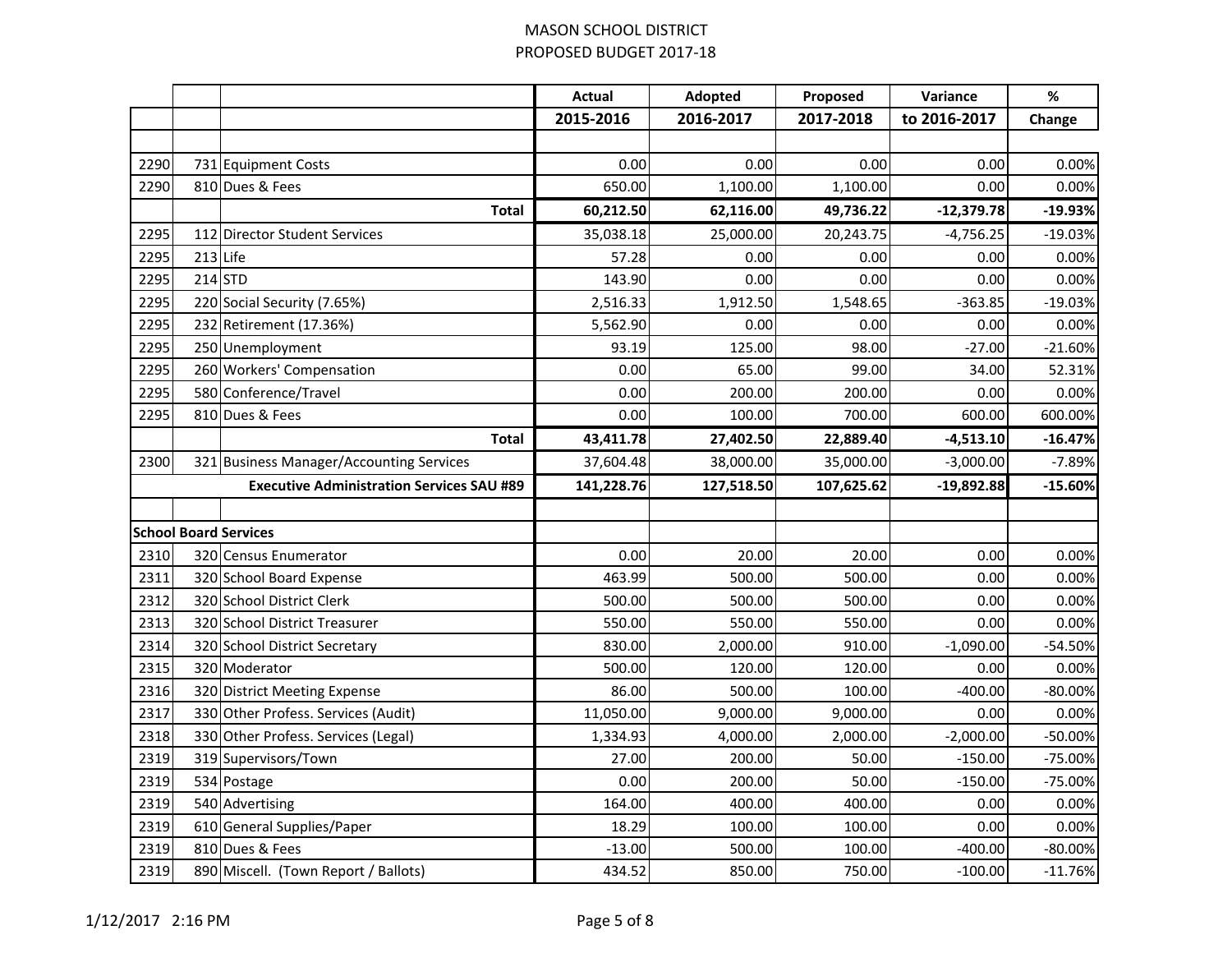|      |     |                                                 | <b>Actual</b> | Adopted   | Proposed  | Variance     | $\%$       |
|------|-----|-------------------------------------------------|---------------|-----------|-----------|--------------|------------|
|      |     |                                                 | 2015-2016     | 2016-2017 | 2017-2018 | to 2016-2017 | Change     |
|      |     |                                                 |               |           |           |              |            |
|      |     | <b>School Board Services Total</b>              | 15,945.73     | 19,440.00 | 15,150.00 | $-4,290.00$  | $-22.07%$  |
|      |     |                                                 |               |           |           |              |            |
|      |     | <b>Support Services - School Administration</b> |               |           |           |              |            |
| 2410 |     | 113 Principal's Salary                          | 34,499.98     | 44,000.00 | 38,437.50 | $-5,562.50$  | $-12.64%$  |
| 2410 |     | 213 Life Insurance                              | 38.14         | 0.00      | 50.00     | 50.00        | 0.00%      |
| 2410 |     | 214 Disability Insurance                        | 96.08         | 0.00      | 240.00    | 240.00       | 0.00%      |
| 2410 |     | 220 Social Security (7.65%)                     | 2,479.86      | 3,366.00  | 2,940.47  | $-425.53$    | $-12.64%$  |
| 2410 |     | 232 Retirement (17.36%)                         | 5,406.16      | 6,894.80  | 6,672.75  | $-222.05$    | $-3.22%$   |
| 2410 |     | 250 Unemployment                                | 93.19         | 120.00    | 98.00     | $-22.00$     | $-18.33%$  |
| 2410 |     | 260 Workers' Compensation                       | 0.00          | 80.00     | 99.00     | 19.00        | 23.75%     |
|      |     | <b>Total</b>                                    | 42,613.41     | 54,460.80 | 48,537.72 | $-5,923.08$  | $-10.88%$  |
| 2410 |     | 430 Repairs & Maintenance Services              | 0.00          | 500.00    | 500.00    | 0.00         | 0.00%      |
| 2410 |     | 442 Lease of Equipment                          | 0.00          | 500.00    | 0.00      | $-500.00$    | $-100.00%$ |
| 2410 |     | 531 Telephone & Internet                        | 2,952.32      | 7,460.00  | 8,760.00  | 1,300.00     | 17.43%     |
| 2410 |     | 534 Postage                                     | 580.00        | 600.00    | 600.00    | 0.00         | 0.00%      |
| 2410 |     | 550 Printing                                    | 377.20        | 500.00    | 500.00    | 0.00         | 0.00%      |
| 2410 |     | 580 Travel/Conferences                          | 503.11        | 300.00    | 300.00    | 0.00         | 0.00%      |
| 2410 |     | 610 General Supplies/Paper                      | 1,454.98      | 2,000.00  | 2,000.00  | 0.00         | 0.00%      |
| 2410 |     | 641 Books & Other Printed Media                 | 0.00          | 0.00      | 0.00      | 0.00         | 0.00%      |
| 2410 |     | 650 Computer Software                           | 1,962.70      | 2,200.00  | 3,000.00  | 800.00       | 36.36%     |
| 2410 |     | 810 Dues & Fees                                 | 100.00        | 500.00    | 200.00    | $-300.00$    | $-60.00%$  |
|      |     | <b>Total</b>                                    | 7,930.31      | 14,560.00 | 15,860.00 | 1,300.00     | 8.93%      |
| 2411 |     | 114 Secretary's Salary                          | 36,943.66     | 37,682.43 | 38,625.08 | 942.65       | 2.50%      |
| 2411 |     | 213 Life Insurance                              | 66.07         | 64.00     | 68.00     | 4.00         | 6.25%      |
| 2411 |     | 214 Disability Insurance                        | 163.12        | 156.00    | 170.00    | 14.00        | 8.97%      |
| 2411 |     | 220 Social Security (7.65%)                     | 2,542.02      | 2,882.71  | 2,954.82  | 72.11        | 2.50%      |
| 2411 |     | 232 Retirement (11.38%)                         | 4,126.72      | 4,209.13  | 4,395.53  | 186.40       | 4.43%      |
| 2411 |     | 250 Unemployment                                | 186.39        | 175.00    | 196.00    | 21.00        | 12.00%     |
| 2411 |     | 260 Workers' Compensation                       | 0.00          | 75.00     | 188.00    | 113.00       | 150.67%    |
|      |     | <b>Total</b>                                    | 44,027.98     | 45,244.27 | 46,597.43 | 1,353.16     | 2.99%      |
|      |     |                                                 |               |           |           |              |            |
| 2490 | 890 | <b>Graduation Expense</b>                       | 0.00          | 300.00    | 300.00    | 0.00         | 0.00%      |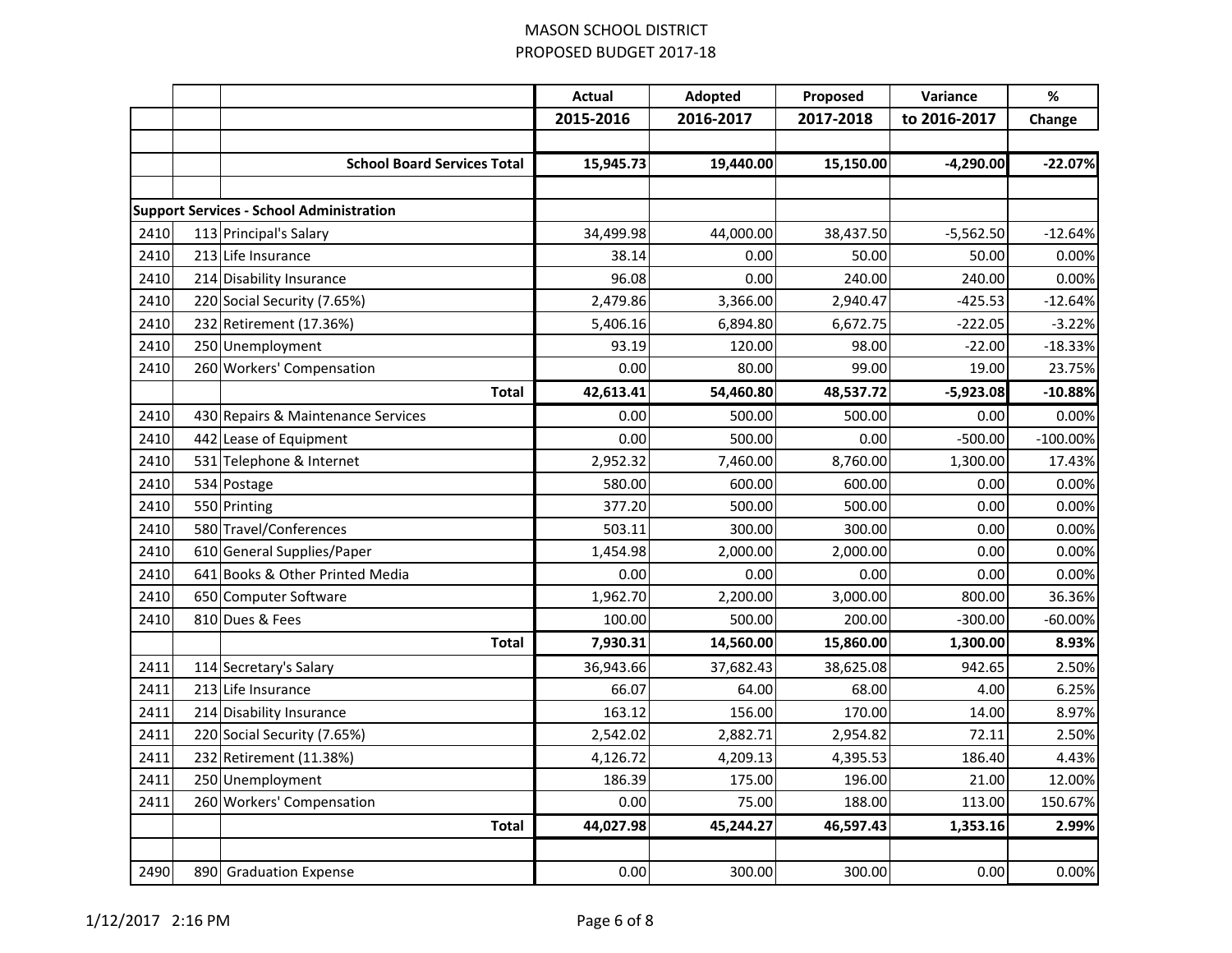|      |     |                                                      | <b>Actual</b> | Adopted    | Proposed   | Variance     | $\%$      |
|------|-----|------------------------------------------------------|---------------|------------|------------|--------------|-----------|
|      |     |                                                      | 2015-2016     | 2016-2017  | 2017-2018  | to 2016-2017 | Change    |
|      |     |                                                      |               |            |            |              |           |
|      |     | <b>Total</b>                                         | 0.00          | 300.00     | 300.00     | 0.00         | 0.00%     |
|      |     | <b>School Administration Total</b>                   | 94,571.70     | 114,565.07 | 111,295.15 | $-3,269.92$  | $-2.85%$  |
|      |     |                                                      |               |            |            |              |           |
|      |     | <b>Operation &amp; Maintenance of Plant Services</b> |               |            |            |              |           |
| 2620 |     | 114 Custodian Salaries                               | 41,095.35     | 41,508.08  | 42,545.70  | 1,037.62     | 2.50%     |
| 2620 |     | 120 Night Custodian                                  | 225.00        | 2,000.00   | 2,000.00   | 0.00         | 0.00%     |
| 2620 |     | 213 Life Insurance                                   | 72.02         | 72.00      | 74.00      | 2.00         | 2.78%     |
| 2620 |     | 214 Disability Insurance                             | 178.88        | 180.00     | 182.00     | 2.00         | 1.11%     |
| 2620 |     | 220 Social Security (7.65%)                          | 2,823.34      | 3,328.37   | 3,407.75   | 79.38        | 2.38%     |
| 2620 |     | 232 Retirement (11.38%)                              | 4,590.39      | 4,636.45   | 5,410.70   | 774.25       | 16.70%    |
| 2620 |     | 250 Unemployment                                     | 186.39        | 200.00     | 196.00     | $-4.00$      | $-2.00%$  |
| 2620 |     | 260 Workers Compensation                             | 0.00          | 660.00     | 1,166.00   | 506.00       | 76.67%    |
|      |     | <b>Total</b>                                         | 49,171.37     | 52,584.90  | 54,982.15  | 2,397.25     | 4.56%     |
| 2620 |     | 321 Gen. Maintenance (Contr. Serv.)                  | 2,829.65      | 3,500.00   | 3,500.00   | 0.00         | 0.00%     |
| 2620 | 411 | Water/Sewer                                          | 3,177.50      | 1,650.00   | 2,500.00   | 850.00       | 51.52%    |
| 2620 |     | 421 Disposal Services                                | 1,111.85      | 1,500.00   | 1,500.00   | 0.00         | 0.00%     |
| 2620 |     | 422 Snow/Sand Removal Services                       | 0.00          | 250.00     | 250.00     | 0.00         | 0.00%     |
| 2620 |     | 424 Lawn & Grounds Care                              | 770.00        | 750.00     | 750.00     | 0.00         | 0.00%     |
| 2620 |     | 430 Repairs & Maintenance Services                   | 6,387.08      | 7,250.00   | 5,000.00   | $-2,250.00$  | $-31.03%$ |
| 2620 |     | 520 Building Insurance                               | 5,053.00      | 5,500.00   | 5,400.00   | $-100.00$    | $-1.82%$  |
| 2620 |     | 610 General Supplies/Paper                           | 6,142.65      | 5,000.00   | 5,000.00   | 0.00         | 0.00%     |
| 2620 | 622 | Electricity                                          | 18,861.65     | 23,000.00  | 19,000.00  | $-4,000.00$  | $-17.39%$ |
| 2620 |     | 624 Oil/Pellets                                      | 9,800.63      | 14,000.00  | 13,000.00  | $-1,000.00$  | $-7.14%$  |
| 2620 |     | 731 New Equipment -                                  | 9,526.85      | 1,000.00   | 1,000.00   | 0.00         | 0.00%     |
| 2620 |     | 735 Replacement Equip. - General                     | 1,488.43      | 5,000.00   | 3,000.00   | $-2,000.00$  | $-40.00%$ |
|      |     | <b>Total</b>                                         | 65,149.29     | 68,400.00  | 59,900.00  | $-8,500.00$  | $-12.43%$ |
|      |     | <b>Operation &amp; Maint. Total</b>                  | 114,320.66    | 120,984.90 | 114,882.15 | $-6,102.75$  | $-5.04%$  |
|      |     |                                                      |               |            |            |              |           |
|      |     | <b>Student Transportation Services</b>               |               |            |            |              |           |
| 2721 |     | 519 Student Transportation                           | 118,377.07    | 115,206.00 | 116,856.00 | 1,650.00     | 1.43%     |
| 2722 |     | 519 SPED Transportation (All)                        | 1,988.00      | 0.00       | 0.00       | 0.00         | 0.00%     |
| 2725 |     | 519 Field Trip Transportation                        | 135.00        | 500.00     | 150.00     | $-350.00$    | -70.00%   |